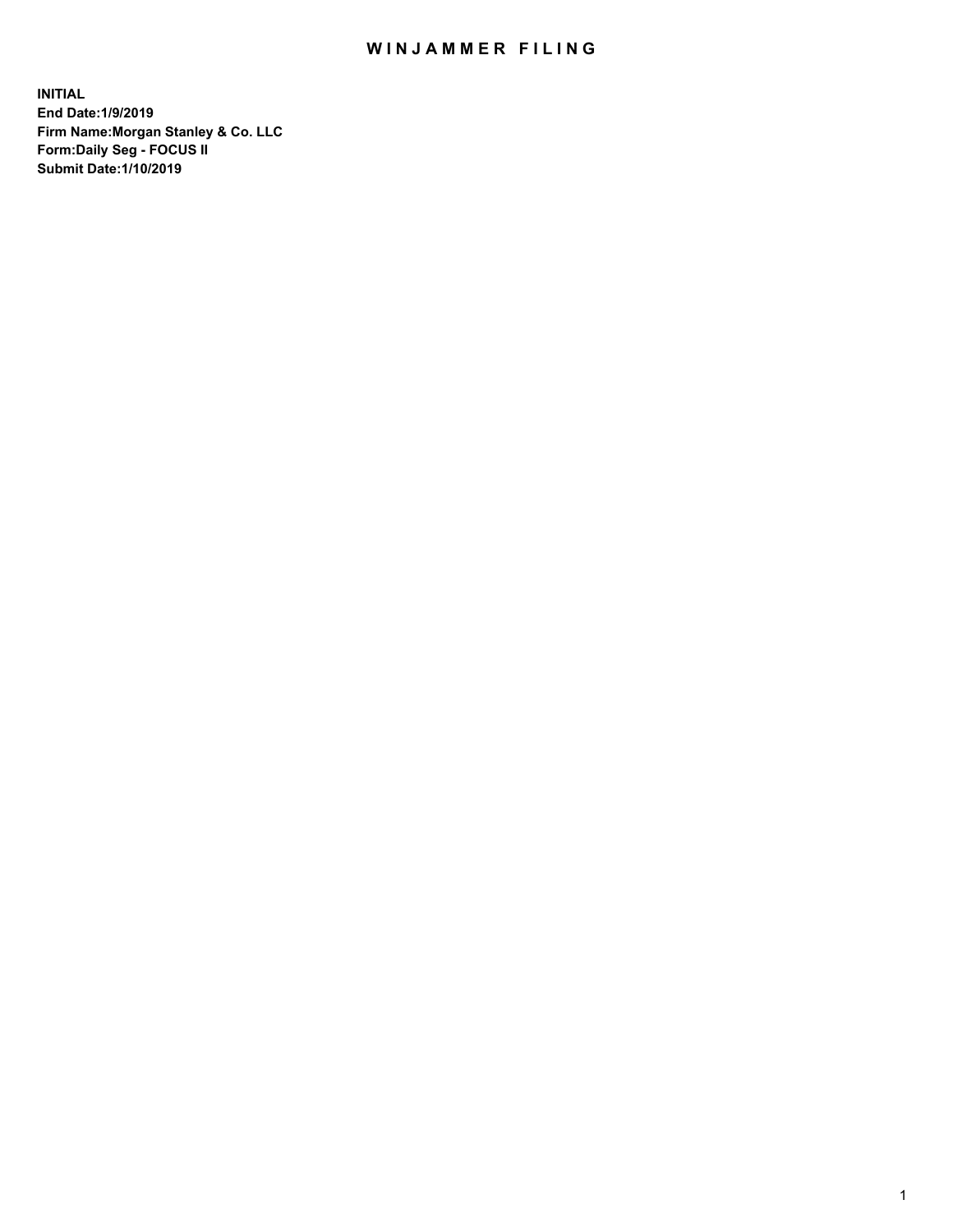**INITIAL End Date:1/9/2019 Firm Name:Morgan Stanley & Co. LLC Form:Daily Seg - FOCUS II Submit Date:1/10/2019 Daily Segregation - Cover Page**

| Name of Company                                                                                                                                                                                                                                                                                                                | Morgan Stanley & Co. LLC                               |
|--------------------------------------------------------------------------------------------------------------------------------------------------------------------------------------------------------------------------------------------------------------------------------------------------------------------------------|--------------------------------------------------------|
| <b>Contact Name</b>                                                                                                                                                                                                                                                                                                            | <b>Ikram Shah</b>                                      |
| <b>Contact Phone Number</b>                                                                                                                                                                                                                                                                                                    | 212-276-0963                                           |
| <b>Contact Email Address</b>                                                                                                                                                                                                                                                                                                   | Ikram.shah@morganstanley.com                           |
| FCM's Customer Segregated Funds Residual Interest Target (choose one):<br>a. Minimum dollar amount: ; or<br>b. Minimum percentage of customer segregated funds required:% ; or<br>c. Dollar amount range between: and; or<br>d. Percentage range of customer segregated funds required between:% and%.                         | 280,000,000<br><u>0</u><br>0 <sup>0</sup><br><u>00</u> |
| FCM's Customer Secured Amount Funds Residual Interest Target (choose one):<br>a. Minimum dollar amount: ; or<br>b. Minimum percentage of customer secured funds required:%; or<br>c. Dollar amount range between: and; or<br>d. Percentage range of customer secured funds required between:% and%.                            | 140,000,000<br><u>0</u><br>0 Q<br>0 <sup>0</sup>       |
| FCM's Cleared Swaps Customer Collateral Residual Interest Target (choose one):<br>a. Minimum dollar amount: ; or<br>b. Minimum percentage of cleared swaps customer collateral required:% ; or<br>c. Dollar amount range between: and; or<br>d. Percentage range of cleared swaps customer collateral required between:% and%. | 92,000,000<br><u>0</u><br><u>00</u><br>00              |

Attach supporting documents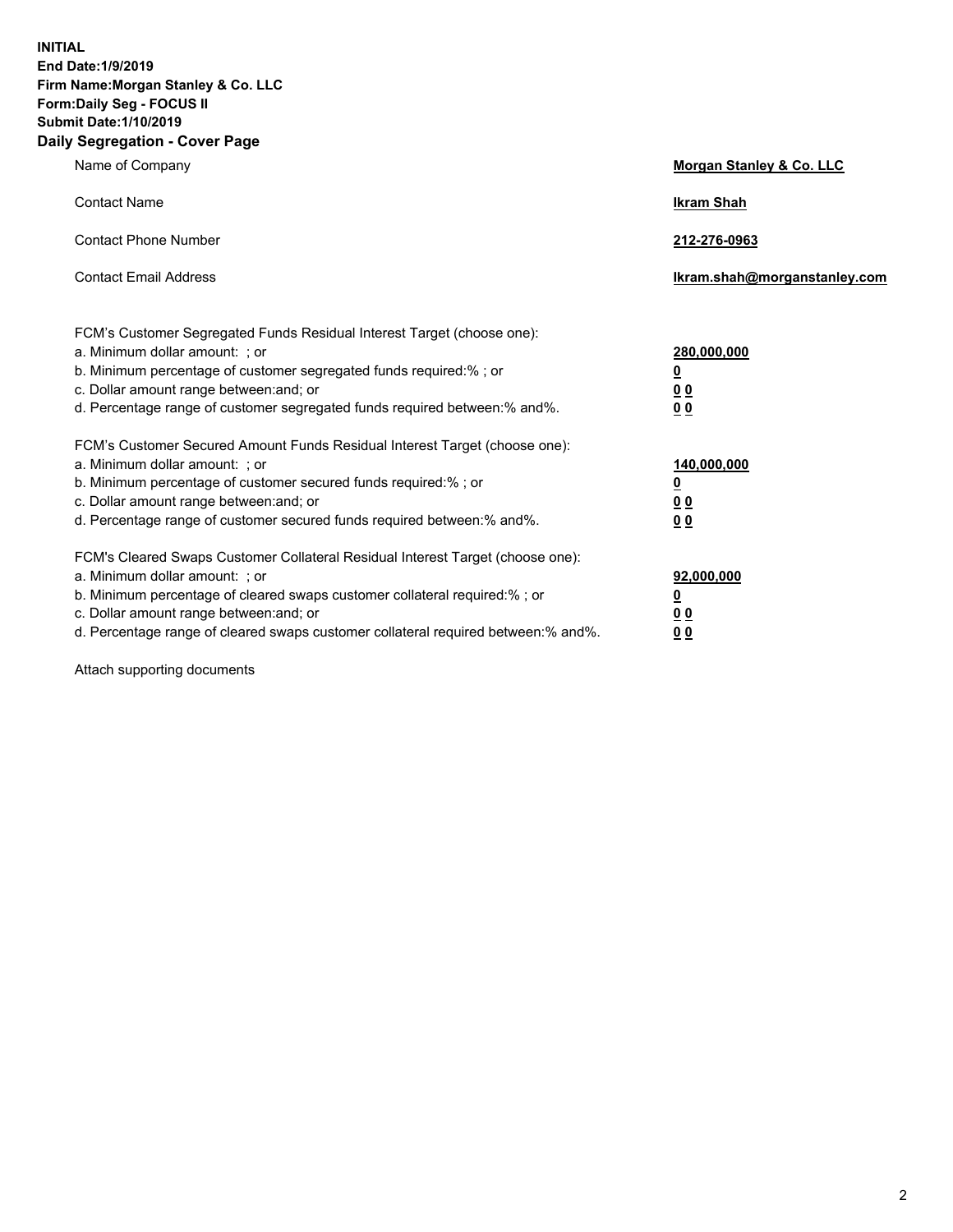## **INITIAL End Date:1/9/2019 Firm Name:Morgan Stanley & Co. LLC Form:Daily Seg - FOCUS II Submit Date:1/10/2019 Daily Segregation - Secured Amounts**

Foreign Futures and Foreign Options Secured Amounts Amount required to be set aside pursuant to law, rule or regulation of a foreign government or a rule of a self-regulatory organization authorized thereunder

- 1. Net ledger balance Foreign Futures and Foreign Option Trading All Customers A. Cash **3,611,779,400** [7315]
	- B. Securities (at market) **2,062,761,125** [7317]
- 2. Net unrealized profit (loss) in open futures contracts traded on a foreign board of trade **-446,633,317** [7325]
- 3. Exchange traded options
	- a. Market value of open option contracts purchased on a foreign board of trade **5,136,818** [7335]
	- b. Market value of open contracts granted (sold) on a foreign board of trade **-4,699,895** [7337]
- 4. Net equity (deficit) (add lines 1. 2. and 3.) **5,228,344,131** [7345]
- 5. Account liquidating to a deficit and account with a debit balances gross amount **165,495,642** [7351] Less: amount offset by customer owned securities **-157,202,220** [7352] **8,293,422**
- 6. Amount required to be set aside as the secured amount Net Liquidating Equity Method (add lines 4 and 5)
- 7. Greater of amount required to be set aside pursuant to foreign jurisdiction (above) or line 6.

## FUNDS DEPOSITED IN SEPARATE REGULATION 30.7 ACCOUNTS

- 1. Cash in banks
	- A. Banks located in the United States **134,578,959** [7500]
	- B. Other banks qualified under Regulation 30.7 **1,171,065,286** [7520] **1,305,644,245**
- 2. Securities
	- A. In safekeeping with banks located in the United States **211,017,978** [7540]
	- B. In safekeeping with other banks qualified under Regulation 30.7 **0** [7560] **211,017,978** [7570]
- 3. Equities with registered futures commission merchants
	-
	- B. Securities **0** [7590]
	- C. Unrealized gain (loss) on open futures contracts **-257,751** [7600]
	- D. Value of long option contracts **0** [7610]
- E. Value of short option contracts **0** [7615] **6,390,627** [7620]
- 4. Amounts held by clearing organizations of foreign boards of trade
	- A. Cash **0** [7640]
	- B. Securities **0** [7650]
	- C. Amount due to (from) clearing organization daily variation **0** [7660]
	- D. Value of long option contracts **0** [7670]
	- E. Value of short option contracts **0** [7675] **0** [7680]
- 5. Amounts held by members of foreign boards of trade
	-
	-
	- C. Unrealized gain (loss) on open futures contracts **-446,375,566** [7720]
	- D. Value of long option contracts **5,136,818** [7730]
	- E. Value of short option contracts **-4,699,895** [7735] **3,905,414,835**
- 6. Amounts with other depositories designated by a foreign board of trade **0** [7760]
- 7. Segregated funds on hand **0** [7765]
- 8. Total funds in separate section 30.7 accounts **5,428,467,685** [7770]
- 9. Excess (deficiency) Set Aside for Secured Amount (subtract line 7 Secured Statement Page 1 from Line 8)
- 10. Management Target Amount for Excess funds in separate section 30.7 accounts **140,000,000** [7780]
- 11. Excess (deficiency) funds in separate 30.7 accounts over (under) Management Target **51,830,132** [7785]

**0** [7305]

[7354] **5,236,637,553** [7355]

**5,236,637,553** [7360]

[7530]

A. Cash **6,648,378** [7580]

 A. Cash **2,499,610,331** [7700] B. Securities **1,851,743,147** [7710] [7740] **191,830,132** [7380]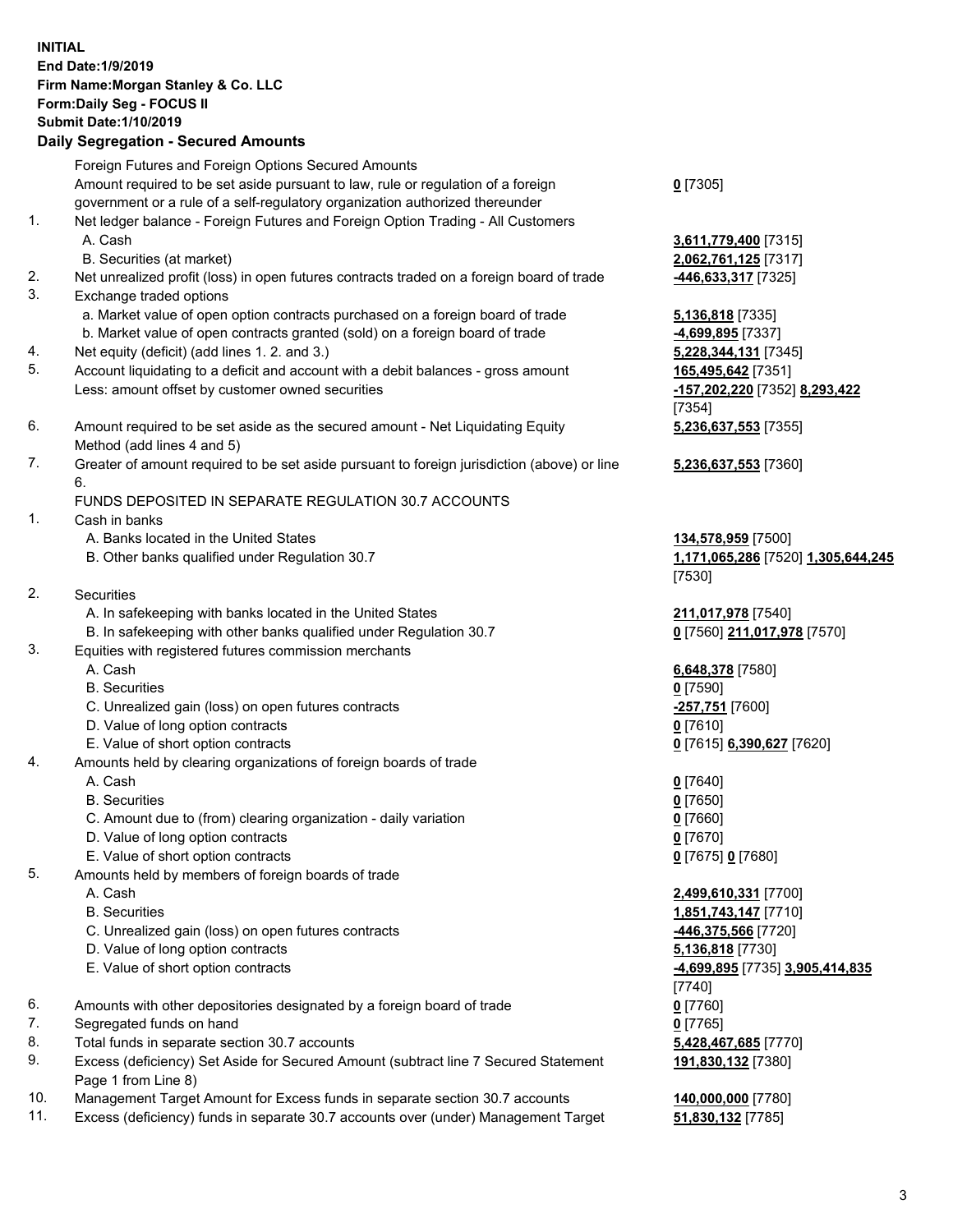**INITIAL End Date:1/9/2019 Firm Name:Morgan Stanley & Co. LLC Form:Daily Seg - FOCUS II Submit Date:1/10/2019 Daily Segregation - Segregation Statement** SEGREGATION REQUIREMENTS(Section 4d(2) of the CEAct) 1. Net ledger balance A. Cash **8,504,617,190** [7010] B. Securities (at market) **6,170,185,565** [7020] 2. Net unrealized profit (loss) in open futures contracts traded on a contract market **2,172,285,940** [7030] 3. Exchange traded options A. Add market value of open option contracts purchased on a contract market **270,468,614** [7032] B. Deduct market value of open option contracts granted (sold) on a contract market **-351,616,839** [7033] 4. Net equity (deficit) (add lines 1, 2 and 3) **16,765,940,470** [7040] 5. Accounts liquidating to a deficit and accounts with debit balances - gross amount **327,824,744** [7045] Less: amount offset by customer securities **-325,789,506** [7047] **2,035,238** [7050] 6. Amount required to be segregated (add lines 4 and 5) **16,767,975,708** [7060] FUNDS IN SEGREGATED ACCOUNTS 7. Deposited in segregated funds bank accounts A. Cash **4,785,039,400** [7070] B. Securities representing investments of customers' funds (at market) **0** [7080] C. Securities held for particular customers or option customers in lieu of cash (at market) **577,845,948** [7090] 8. Margins on deposit with derivatives clearing organizations of contract markets A. Cash **6,182,812,726** [7100] B. Securities representing investments of customers' funds (at market) **0** [7110] C. Securities held for particular customers or option customers in lieu of cash (at market) **5,592,339,617** [7120] 9. Net settlement from (to) derivatives clearing organizations of contract markets **32,509,271** [7130] 10. Exchange traded options A. Value of open long option contracts **270,468,614** [7132] B. Value of open short option contracts **-351,616,839** [7133] 11. Net equities with other FCMs A. Net liquidating equity **9,983,645** [7140] B. Securities representing investments of customers' funds (at market) **0** [7160] C. Securities held for particular customers or option customers in lieu of cash (at market) **0** [7170] 12. Segregated funds on hand **0** [7150] 13. Total amount in segregation (add lines 7 through 12) **17,099,382,382** [7180] 14. Excess (deficiency) funds in segregation (subtract line 6 from line 13) **331,406,674** [7190]

- 15. Management Target Amount for Excess funds in segregation **280,000,000** [7194]
- 16. Excess (deficiency) funds in segregation over (under) Management Target Amount Excess

**51,406,674** [7198]